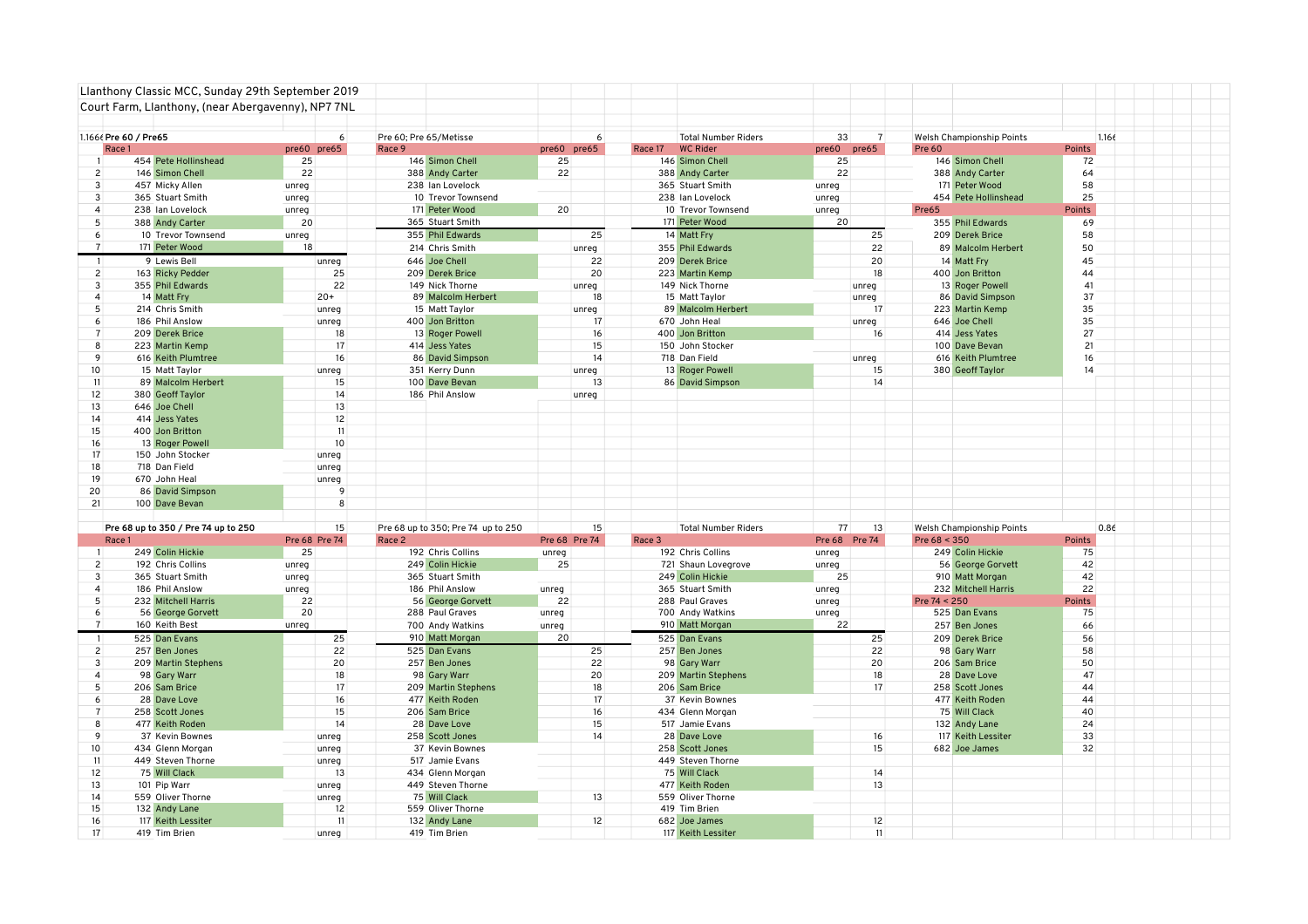| 18                    |                      | 682 Joe James                            |                 | 10 <sup>10</sup> |                 | 117 Keith Lessiter                   |               | 11               |                 | 101 Pip Warr                        |                    |                                  |                |  |
|-----------------------|----------------------|------------------------------------------|-----------------|------------------|-----------------|--------------------------------------|---------------|------------------|-----------------|-------------------------------------|--------------------|----------------------------------|----------------|--|
| 19                    |                      | 157 Paul Cooper                          |                 |                  |                 | 682 Joe James                        |               | 10 <sup>10</sup> |                 |                                     |                    |                                  |                |  |
|                       |                      |                                          |                 |                  |                 |                                      |               |                  |                 |                                     |                    |                                  |                |  |
|                       |                      |                                          |                 |                  |                 |                                      |               |                  |                 |                                     |                    |                                  |                |  |
|                       |                      | 1 Twinshock 125 Group's A & B            |                 | 9                |                 | Twinshock 125 Group's A & B          |               | 9                |                 | Twinshock 125 Group's A & B         | 9                  | <b>Welsh Championship Points</b> | $\overline{1}$ |  |
|                       | Race 1               |                                          | $\mathsf{A}$    | R.               | Race 2          |                                      | $\mathsf{A}$  | B.               | Race 3          |                                     | $\mathsf{A}$<br>B. | Twinshock 125 A                  | Points         |  |
|                       |                      | 104 Kevin Thornton                       | 35              |                  |                 | 21 Ian Knight                        | 35            |                  |                 | 29 Mark Beeston                     | 35                 | 104 Kevin Thornton               | 99             |  |
| $\overline{c}$        |                      | 29 Mark Beeston                          | 32              |                  |                 | 104 Kevin Thornton                   | 32            |                  |                 | 104 Kevin Thornton                  | 32                 | 29 Mark Beeston                  | 97             |  |
| 3                     |                      | 76 John Cash                             | 30 <sup>°</sup> |                  |                 | 29 Mark Beeston                      | 30            |                  |                 | 585 Steve Dent                      | 30                 | 21 Ian Knight                    | 91             |  |
| 4                     |                      | 21 Ian Knight                            | 28              |                  |                 | 76 John Cash                         | 28            |                  |                 | 77 Kevin Lees                       | 35                 | 585 Aaron Dent                   | 58             |  |
| 5                     |                      | 468 Nick Payton                          | 27              |                  |                 | 585 Steve Dent                       | 27            |                  |                 | 202 Craig Preston                   | 32                 | 76 John Cash                     | 56             |  |
| 6                     |                      | 77 Kevin Lees                            |                 | 35               |                 | 77 Kevin Lees                        |               | 35               |                 | 10 Jonathan Smith                   | 30 <sup>°</sup>    | 468 Nick Payton                  | 27             |  |
| $\overline{7}$        |                      | 202 Craig Preston                        |                 | 32               |                 | 106 Marcus Kears                     |               |                  |                 | 53 Mark Hurds                       | 28                 | Twinshock 125 B                  | Points         |  |
| 8                     |                      | 106 Marcus Kears                         |                 |                  |                 | 202 Craig Preston                    |               | 32               |                 | 748 Tim Grindrod                    | 27                 | 77 Kevin Lees                    | 105            |  |
| 9                     |                      | 10 Jonathan Smith                        |                 |                  |                 | 10 Jonathan Smith                    |               | 30 <sup>°</sup>  |                 | 106 Marcus Kears                    |                    |                                  | 96             |  |
|                       |                      |                                          |                 | 30               |                 |                                      |               |                  |                 |                                     |                    | 202 Craig Preston                |                |  |
| 10 <sup>10</sup>      |                      | 585 Steve Dent                           | 26              |                  |                 | 748 Tim Grindrod                     |               | 28               |                 | 770 Ed Willett                      | 26                 | 10 Jonathan Smith                | 90             |  |
| 11                    |                      | 748 Tim Grindrod                         |                 | 28               |                 | 53 Mark Hurds                        |               | 27               |                 | 117 Keith Lessiter                  | 25                 | 748 Tim Grindrod                 | 83             |  |
| 12                    |                      | 770 Ed Willett                           |                 | 27               |                 | 770 Ed Willett                       |               | 26               |                 | 900 Julian Kowalewski               | 24                 | 770 Ed Willett                   | 79             |  |
| 13                    |                      | 900 Julian Kowalewski                    |                 | 26               |                 | 117 Keith Lessiter                   |               | 25               |                 | 21 Ian Knight                       | 28                 | 117 Keith Lessiter               | 75             |  |
| 14                    |                      | 117 Keith Lessiter                       |                 | 25               |                 | 900 Julian Kowalewski                |               | 24               |                 |                                     |                    | 900 Julian Kowalewski            | 74             |  |
| 15                    |                      |                                          |                 |                  |                 |                                      |               |                  |                 |                                     |                    | 53 Mark Hurds                    | 55             |  |
|                       |                      |                                          |                 |                  |                 |                                      |               |                  |                 |                                     |                    |                                  |                |  |
|                       |                      |                                          |                 |                  |                 |                                      |               |                  |                 |                                     |                    |                                  |                |  |
|                       | Pre 68 over 350      |                                          |                 | $\mathbf{0}$     | Pre 68 over 350 |                                      |               | $\mathbf{0}$     | Pre 68 over 350 |                                     | $\mathbf{0}$       | Welsh Championship Points        | DIV/0!         |  |
|                       | Race 1               |                                          | <b>Pre 68</b>   |                  | Race 2          |                                      | <b>Pre 68</b> |                  | Race 3          |                                     | <b>Pre 68</b>      | Pre 68 over 350                  | Points         |  |
|                       |                      | 188 Aaron Graves                         | unreg           |                  |                 | 188 Aaron Graves                     |               |                  |                 | 188 Aaron Graves                    |                    | 404 Luke Hickey                  | 72             |  |
| $\overline{c}$        |                      | 404 Luke Hickey                          | 25              |                  |                 | 404 Luke Hickey                      | 25            |                  |                 | 232 Mitchell Harris                 | 25                 | 255 Sam Gittoes                  | 59             |  |
| 3                     |                      | 115 Nick Archer                          | unreg           |                  |                 | 255 Sam Gittoes                      | 22            |                  |                 | 115 Nick Archer                     |                    | 856 Sean Wilkins                 | 57             |  |
| 4                     |                      | 856 Sean Wilkins                         | 22              |                  |                 | 223 Martin Kemp                      | 20            |                  |                 | 404 Luke Hickey                     | 22                 | 223 Martin Kemp                  | 54             |  |
| 5                     |                      | 492 David Walker                         | 20              |                  |                 | 856 Sean Wilkins                     | 18            |                  |                 | 175 Andrew Maddox                   |                    | 703 Rob Morgan                   | 45             |  |
| 6                     |                      | 99 Greg Speed                            | 18              |                  |                 | 175 Andrew Maddox                    |               |                  |                 | 449 Steven Thorne                   |                    | 232 Mitchell Harris              | 40             |  |
| $\overline{7}$        |                      | 62 Colin Hutton                          | unreg           |                  |                 | 449 Steven Thorne                    |               |                  |                 | 255 Sam Gittoes                     | 20                 | 492 David Walker                 | 35             |  |
|                       |                      |                                          |                 |                  |                 | 56 George Gorvett                    |               |                  |                 | 223 Martin Kemp                     | 18                 |                                  | 28             |  |
|                       |                      |                                          |                 |                  |                 |                                      |               |                  |                 |                                     |                    |                                  |                |  |
| 8                     |                      | 175 Andrew Maddox                        | unreg           |                  |                 |                                      | 17            |                  |                 |                                     |                    | 89 Malcolm Herbert               |                |  |
| 9                     |                      | 255 Sam Gittoes                          | 17              |                  |                 | 758 Stephen Warner                   |               |                  |                 | 856 Sean Wilkins                    | 17                 | 99 Greg Speed                    | 18             |  |
| 10 <sup>1</sup><br>11 |                      | 449 Steven Thorne                        | unreg           |                  |                 | 700 Andy Watkin                      |               |                  |                 | 991 Bradley Speed                   |                    | 56 George Gorvett                | 17<br>13       |  |
|                       |                      | 758 Stephen Warner                       | unreg           |                  |                 | 991 Bradley Speed                    |               |                  |                 | 758 Stephen Warner                  |                    | 381 Rob Wall                     |                |  |
| 12                    |                      | 223 Martin Kemp                          | 16              |                  |                 | 89 Malcolm Herbert<br>391 Ian Salter | 16            |                  |                 | 703 Rob Morgan                      | 16                 |                                  |                |  |
| 13<br>14              |                      | 315 Paul Crudington<br>991 Bradley Speed | unreg<br>unreg  |                  |                 | 703 Rob Morgan                       | 15            |                  |                 | 700 Andy Watkin<br>492 David Walker | 15                 |                                  |                |  |
| 15                    |                      | 232 Mitchell Harris                      | 15              |                  |                 | 811 Rob Thorne                       |               |                  |                 |                                     |                    |                                  |                |  |
| 16                    |                      | 391 Ian Salter                           | unreg           |                  |                 |                                      |               |                  |                 |                                     |                    |                                  |                |  |
| 17                    |                      | 811 Rob Thorne                           |                 |                  |                 |                                      |               |                  |                 |                                     |                    |                                  |                |  |
| 18                    |                      | 703 Rob Morgan                           | unreg<br>14     |                  |                 |                                      |               |                  |                 |                                     |                    |                                  |                |  |
| 19                    |                      | 381 Rob Wall                             | 13              |                  |                 |                                      |               |                  |                 |                                     |                    |                                  |                |  |
| 20                    |                      | 700 Andy Watkin                          | unreg           |                  |                 |                                      |               |                  |                 |                                     |                    |                                  |                |  |
| 21                    |                      | 89 Malcolm Herbert                       | 12              |                  |                 |                                      |               |                  |                 |                                     |                    |                                  |                |  |
|                       |                      |                                          |                 |                  |                 |                                      |               |                  |                 |                                     |                    |                                  |                |  |
|                       | VALUI Pre74 over 250 |                                          |                 |                  |                 |                                      |               |                  |                 |                                     |                    | <b>Welsh Championship Points</b> |                |  |
|                       | Race 1               |                                          | Pre 74          |                  | Race 2          |                                      | <b>Pre 74</b> |                  | Race 3          |                                     | Pre74              | Pre 74 Over 250                  | Points         |  |
|                       |                      | 264 Chris Chell                          | 25              |                  |                 | 99 Greg Speed                        |               |                  |                 | 99 Greg Speed                       |                    | 525 Dan Evans                    | 72             |  |
| $\overline{c}$        |                      | 99 Greg Speed                            | unreg           |                  |                 | 188 Aaron Graves                     |               |                  |                 | 188 Aaron Graves                    |                    | 47 Steve Adams                   | 64             |  |
| 3                     |                      | 525 Dan Evans                            | 22              |                  |                 | 17 Jak Watson                        |               |                  |                 | 266 Keith Rice                      |                    | 696 Rob Daffey                   | 55             |  |
| 4                     |                      | 188 Aaron Graves                         |                 |                  |                 | 525 Dan Evans                        | 25            |                  |                 | 525 Dan Evans                       | 25                 | 477 Keith Roden                  | 52             |  |
| 5                     |                      | 266 Keith Rice                           |                 |                  |                 | 47 Steve Adams                       | 22            |                  |                 | 17 Jak Watson                       |                    | 75 Will Clack                    | 32             |  |
| 6                     |                      | 17 Jak Watson                            |                 |                  |                 | 103 Ross Worner                      |               |                  |                 | 103 Ross Worner                     |                    | 873 Nathan Jones                 | 36             |  |
| $\overline{7}$        |                      |                                          | 20              |                  |                 | 873 Nathan Jones                     | 20            |                  |                 | 47 Steve Adams                      | 22                 |                                  | 25             |  |
| 8                     |                      | 47 Steve Adams                           |                 |                  |                 |                                      |               |                  |                 |                                     |                    | 264 Chris Chell                  |                |  |
|                       |                      | 103 Ross Worner                          |                 |                  |                 | 477 Keith Roden                      | 18            |                  |                 | 696 Rob Daffey                      | 20                 |                                  |                |  |
| 9                     |                      | 696 Rob Daffey                           | 18              |                  |                 | 696 Rob Daffey                       | 17            |                  |                 | 477 Keith Roden                     | 18                 |                                  |                |  |
| 10 <sup>1</sup>       |                      | 873 Nathan Jones                         | 16              |                  |                 | 398 Gerard Coppin                    |               |                  |                 | 398 Gerard Coppin                   |                    |                                  |                |  |
| 11                    |                      | 477 Keith Roden                          | 16              |                  |                 | 125 Ian Stainton                     |               |                  |                 | 21 James Jones                      |                    |                                  |                |  |
| 12                    |                      | 398 Gerard Coppin                        |                 |                  |                 | 214 Chris Smith                      |               |                  |                 | 258 Scott Jones                     |                    |                                  |                |  |
| 13<br>14              |                      | 258 Scott Jones<br>214 Chris Smith       | <b>OOC</b>      |                  |                 | 21 James Jones<br>258 Scott Jones    |               |                  |                 | 363 John Ralph<br>231 Tim White     |                    |                                  |                |  |